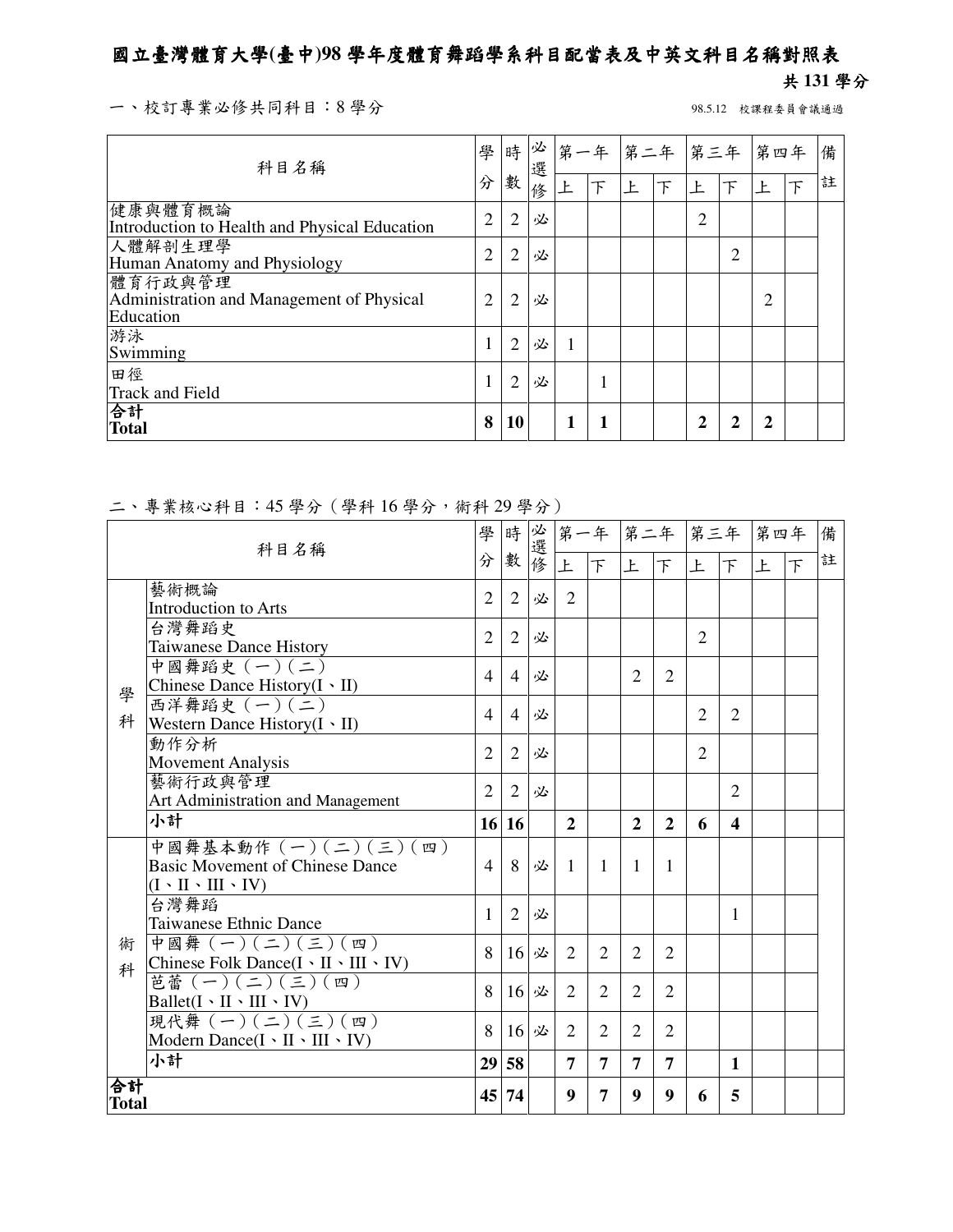三、系訂必修科目:38 學分(學科 4 學分,術科 34 學分)

|                      | 科目名稱                                                                                         |                         |                         |     | 第一年              |                  | 第二年                 |                  | 第三年            |                | 第四年            |                | 備<br>註                   |
|----------------------|----------------------------------------------------------------------------------------------|-------------------------|-------------------------|-----|------------------|------------------|---------------------|------------------|----------------|----------------|----------------|----------------|--------------------------|
|                      | 舞蹈課程設計                                                                                       | 分                       | 數                       | 必選修 | 上                | $\top$           | 上<br>$\overline{2}$ | $\top$           | 上              | 下              | 上              | 下              |                          |
| 學                    | Dance Curriculum Design                                                                      | $\overline{2}$          | $\overline{2}$          | 必   |                  |                  |                     |                  |                |                |                |                |                          |
| 科                    | 舞蹈教學法<br>Dance Pedagogy                                                                      | 2                       | $\overline{2}$          | 必   |                  |                  |                     | $\overline{2}$   |                |                |                |                |                          |
|                      | 小計                                                                                           | $\overline{\mathbf{4}}$ | $\overline{\mathbf{4}}$ |     |                  |                  | $\overline{2}$      | $\boldsymbol{2}$ |                |                |                |                |                          |
|                      | 舞蹈音樂 (一)(二)<br>Dance Music $(I \cdot II)$                                                    | $\overline{2}$          | $\overline{4}$          | 必   | $\mathbf{1}$     | $\mathbf{1}$     |                     |                  |                |                |                |                |                          |
|                      | 舞蹈即興 (一)(二)<br>Dance Improvisation                                                           | $\overline{2}$          | $\overline{4}$          | 必   | $\mathbf{1}$     | 1                |                     |                  |                |                |                |                |                          |
|                      | 舞蹈創作 (一、二)<br>Dance Choreography(I · II)                                                     | $\overline{2}$          | $\overline{4}$          | 必   |                  |                  | 1                   | $\mathbf{1}$     |                |                |                |                |                          |
|                      | 演出實習 (一、二、三、四)<br>Dance Practicum $(I \cdot II \cdot III \cdot IV)$                          | $\overline{4}$          | 8                       | 必   |                  |                  | 1                   | $\mathbf{1}$     | $\mathbf{1}$   | 1              |                |                |                          |
| 術                    | 舞蹈教學 (一、二、三、四)<br>Instruction in Dance $(I \cdot II \cdot III \cdot IV)$                     |                         |                         |     |                  |                  |                     |                  |                |                |                |                | 2                        |
|                      | 舞蹈編創 (一、二、三、四)<br>Dance Composition $(I \cdot II \cdot III \cdot IV)$                        | 4                       | 8                       | 必   |                  |                  |                     |                  | $\mathbf{1}$   | 1              | $\mathbf{1}$   | $\mathbf{1}$   | 選<br>1                   |
|                      | 專長主修技巧—芭蕾(一、二、三、四)<br>Dance Major: Ballet $(I \cdot II \cdot III \cdot IV)$                  |                         | 11 22                   | 必   |                  |                  |                     |                  | 3              | $\overline{3}$ | $\overline{3}$ | $\overline{2}$ |                          |
|                      | 專長主修技巧–現代舞 (一、二、三、四)<br>Dance Major: Modern Dance<br>$(I \cdot II \cdot III \cdot IV)$       |                         | 11 22                   | 必   |                  |                  |                     |                  | 3              | 3              | 3              | $\overline{2}$ | 3<br>選                   |
| 科                    | 專長主修技巧–中國舞 (一、二、三、四)<br>Dance Major: Chinese Folk Dance<br>$(I \cdot II \cdot III \cdot IV)$ |                         | 11 22                   | 必   |                  |                  |                     |                  | 3              | 3              | 3              | $\overline{2}$ | $\mathbf{1}$             |
|                      | 專長副修技巧—古典芭蕾<br>Dance Minor: Classical Ballet<br>$(I \cdot II \cdot III \cdot IV)$            | 7                       | 14                      | 必   |                  |                  |                     |                  | 2              | $\overline{2}$ | $\overline{2}$ | 1              | 3<br>選<br>$\overline{2}$ |
|                      | 專長副修技巧—當代舞蹈<br>Dance Minor: Contemporary Dance<br>$(I \cdot II \cdot III \cdot IV)$          | 7                       | 14                      | 必   |                  |                  |                     |                  | $\overline{2}$ | $\overline{2}$ | 2              | 1              | 不<br>能<br>與<br>主         |
|                      | 專長副修技巧––民間舞<br>Dance Minor: Chinese Ethnic Dance<br>$(I \cdot II \cdot III \cdot IV)$        | 7                       | 14                      | 必   |                  |                  |                     |                  | $\overline{2}$ | 2              | 2              | $\mathbf{1}$   | 俢<br>重<br>覆<br>$\smile$  |
|                      | 畢業製作 (一、二)<br>Final Performance Production for Graduation<br>$(I \cdot II)$                  | 2                       | 4                       | 必   |                  |                  |                     |                  |                |                | 1              | 1              |                          |
|                      | 小計                                                                                           |                         | 34 68                   |     | $\overline{2}$   | $\boldsymbol{2}$ | $\mathbf{2}$        | $\boldsymbol{2}$ | 7              | 7              | 7              | 5              |                          |
| 合計<br>38 72<br>Total |                                                                                              |                         |                         |     | $\boldsymbol{2}$ | $\boldsymbol{2}$ | 4                   | 4                | 7              | 7              | 7              | 5              |                          |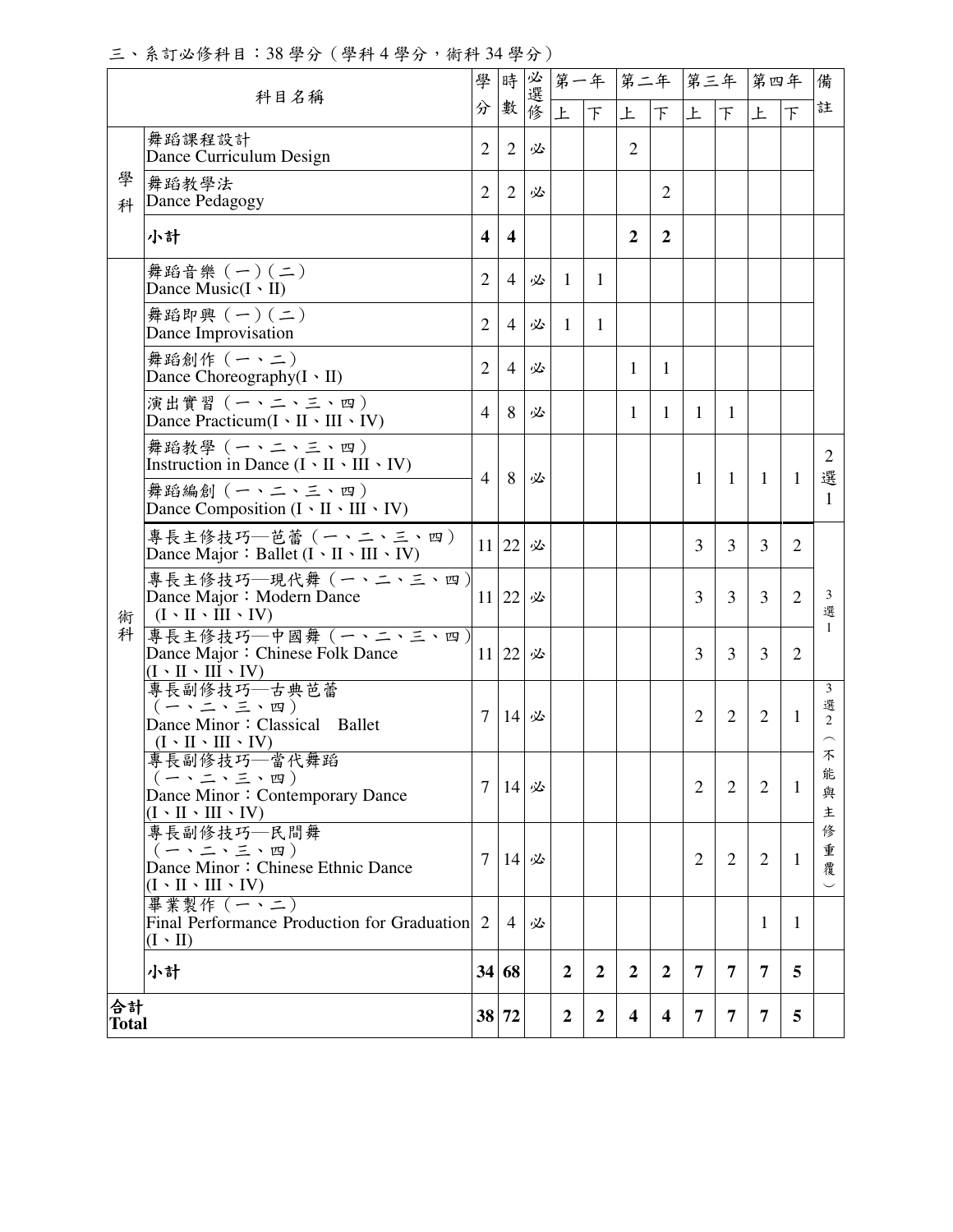四、系訂選修科目:12 學分(學科 8 學分,術科 4 學分)

|         |                                          |                                             |   | 學                                              | 時              | 必              |    | 第一年 |   | 第二年 | 第三年           | 第四年         | 備              |   |
|---------|------------------------------------------|---------------------------------------------|---|------------------------------------------------|----------------|----------------|----|-----|---|-----|---------------|-------------|----------------|---|
|         | 科                                        | 目                                           | 名 | 稱                                              | 分              | 數              | 選修 | 上   | F | 上   | $\mathcal{F}$ | $\top$<br>上 | 上<br>$\top$    | 註 |
|         | 美學                                       |                                             |   |                                                | $\overline{2}$ | $\overline{2}$ | 選  |     |   |     |               |             |                |   |
|         | Aesthetics                               |                                             |   |                                                |                |                |    |     |   |     |               |             |                |   |
|         | 教育概論<br><b>Introduction of Education</b> |                                             |   |                                                | $\overline{2}$ | $\overline{2}$ | 選  |     |   |     |               |             |                |   |
|         | 教育心理學概論                                  |                                             |   |                                                |                |                |    |     |   |     |               |             |                |   |
|         |                                          |                                             |   | Introduction of Psychological Foundations of 2 |                | $\overline{2}$ | 選  |     |   |     |               |             |                |   |
|         | Education<br>舞蹈教育理論與實務                   |                                             |   |                                                |                |                |    |     |   |     |               |             |                |   |
|         | Theory and Practice of Dance Education   |                                             |   |                                                | $\overline{2}$ | $\overline{2}$ | 選  |     |   |     |               |             |                |   |
|         | 兒童舞蹈教育                                   |                                             |   |                                                | $\overline{2}$ | 2              | 選  |     |   |     |               |             |                |   |
|         | Dance Education for Children             |                                             |   |                                                |                |                |    |     |   |     |               |             |                |   |
|         | 論文寫作技巧<br>Skills for Essay Writing       |                                             |   |                                                | $\overline{2}$ | $\overline{2}$ | 選  |     |   |     |               |             | $\overline{2}$ | 學 |
|         | 學校行政理論與實務                                |                                             |   |                                                | $\overline{2}$ | $\overline{2}$ | 選  |     |   |     |               |             |                |   |
|         |                                          |                                             |   | Theory and Practice of School Administration   |                |                |    |     |   |     |               |             |                |   |
|         | 班級經營<br><b>Classroom Management</b>      |                                             |   |                                                | $\overline{2}$ | $\overline{2}$ | 選  |     |   |     |               |             |                |   |
| 舞蹈與教育課群 | 人際關係與溝通技巧                                |                                             |   |                                                |                |                |    |     |   |     |               |             |                |   |
|         | Interpersonal Relationships and          |                                             |   |                                                | $\overline{2}$ | 2              | 選  |     |   |     |               |             |                |   |
|         | Communication Skills                     |                                             |   |                                                |                |                |    |     |   |     |               |             |                |   |
|         | 行為改變技術                                   |                                             |   |                                                | $\overline{2}$ | $\overline{2}$ | 選  |     |   |     |               |             |                |   |
|         | <b>Behavioral Modification</b><br>教師說話技巧 |                                             |   |                                                |                |                |    |     |   |     |               |             |                |   |
|         | Teacher's Speaking Skills                |                                             |   |                                                | $\overline{2}$ | $\overline{2}$ | 選  |     |   |     |               |             |                |   |
|         | 舞蹈治療                                     |                                             |   |                                                | 1              | $\overline{2}$ | 選  |     |   |     |               |             |                |   |
|         | Dance Therapy<br>幼兒體能遊戲                  |                                             |   |                                                |                |                |    |     |   |     |               |             |                |   |
|         |                                          |                                             |   |                                                | 1              | $\overline{2}$ | 選  |     |   |     |               |             | 1              | 術 |
|         | 兒童劇場                                     | Physical Activities for Pre-school Children |   |                                                |                |                |    |     |   |     |               |             |                |   |
|         | Theatre for Children                     |                                             |   |                                                | 1              | $\overline{2}$ | 選  |     |   |     |               |             |                |   |
|         | 美學<br>Aesthetics                         |                                             |   |                                                | $\overline{2}$ | $\overline{2}$ | 選  |     |   |     |               |             |                |   |
|         | 歌劇鑑賞                                     |                                             |   |                                                | $\overline{2}$ |                |    |     |   |     |               |             |                |   |
|         | <b>Appreciation of Opera</b>             |                                             |   |                                                |                | $\overline{2}$ | 選  |     |   |     |               |             |                |   |
|         | 大眾傳播理論與實務                                |                                             |   | Theory and Practice of Mass Communication      | $\overline{2}$ | $\mathbf{2}$   | 選  |     |   |     |               |             |                |   |
|         | 舞蹈行銷                                     |                                             |   |                                                |                |                |    |     |   |     |               |             |                |   |
|         | <b>Dance Marketing</b>                   |                                             |   |                                                | $\overline{2}$ | $\overline{2}$ | 選  |     |   |     |               |             |                |   |
|         | 田野調查                                     |                                             |   |                                                | $\overline{2}$ | $\overline{2}$ | 選  |     |   |     |               |             |                |   |
|         | Field Work<br>舞蹈名作欣賞                     |                                             |   |                                                |                |                |    |     |   |     |               |             |                |   |
| 舞蹈      | Appreciation of Dance Masterpieces       |                                             |   |                                                | $\overline{2}$ | $\overline{2}$ | 選  |     |   |     |               |             |                |   |
| 與       | 藝文活動行銷與傳播                                |                                             |   |                                                |                |                |    |     |   |     |               |             | $\overline{2}$ | 學 |
| 文       |                                          |                                             |   | Marketing and Mass Communication for Arts 2    |                | $\overline{2}$ | 選  |     |   |     |               |             |                |   |
| 化<br>課  | and Cultural Activities<br>舞譜            |                                             |   |                                                | $\overline{2}$ | $\overline{2}$ |    |     |   |     |               |             |                |   |
|         | 群 Dance Notation                         |                                             |   |                                                |                |                | 選  |     |   |     |               |             |                |   |
|         | 舞蹈評論                                     |                                             |   |                                                |                |                |    |     |   |     |               |             |                |   |
|         | Dance Criticism                          |                                             |   |                                                | $\overline{2}$ | $\overline{2}$ | 選  |     |   |     |               |             |                |   |
|         |                                          | 舞蹈與儀式<br>Dance and Ritual                   |   |                                                |                |                |    |     |   |     |               |             |                |   |
|         | 舞蹈與身體                                    |                                             |   |                                                |                |                |    |     |   |     |               |             |                |   |
|         | Dance and Body                           |                                             |   |                                                | $\overline{2}$ | $\overline{2}$ | 選  |     |   |     |               |             |                |   |
|         | 舞蹈與文化展演<br>Dance and Cutural Performance |                                             |   |                                                | $\overline{2}$ | $\overline{2}$ | 選  |     |   |     |               |             |                |   |
|         | 世界舞蹈                                     |                                             |   |                                                |                |                |    |     |   |     |               |             |                |   |
|         | <b>World Dance</b>                       |                                             |   |                                                | 1              | $\overline{2}$ | 選  |     |   |     |               |             | $\mathbf{1}$   |   |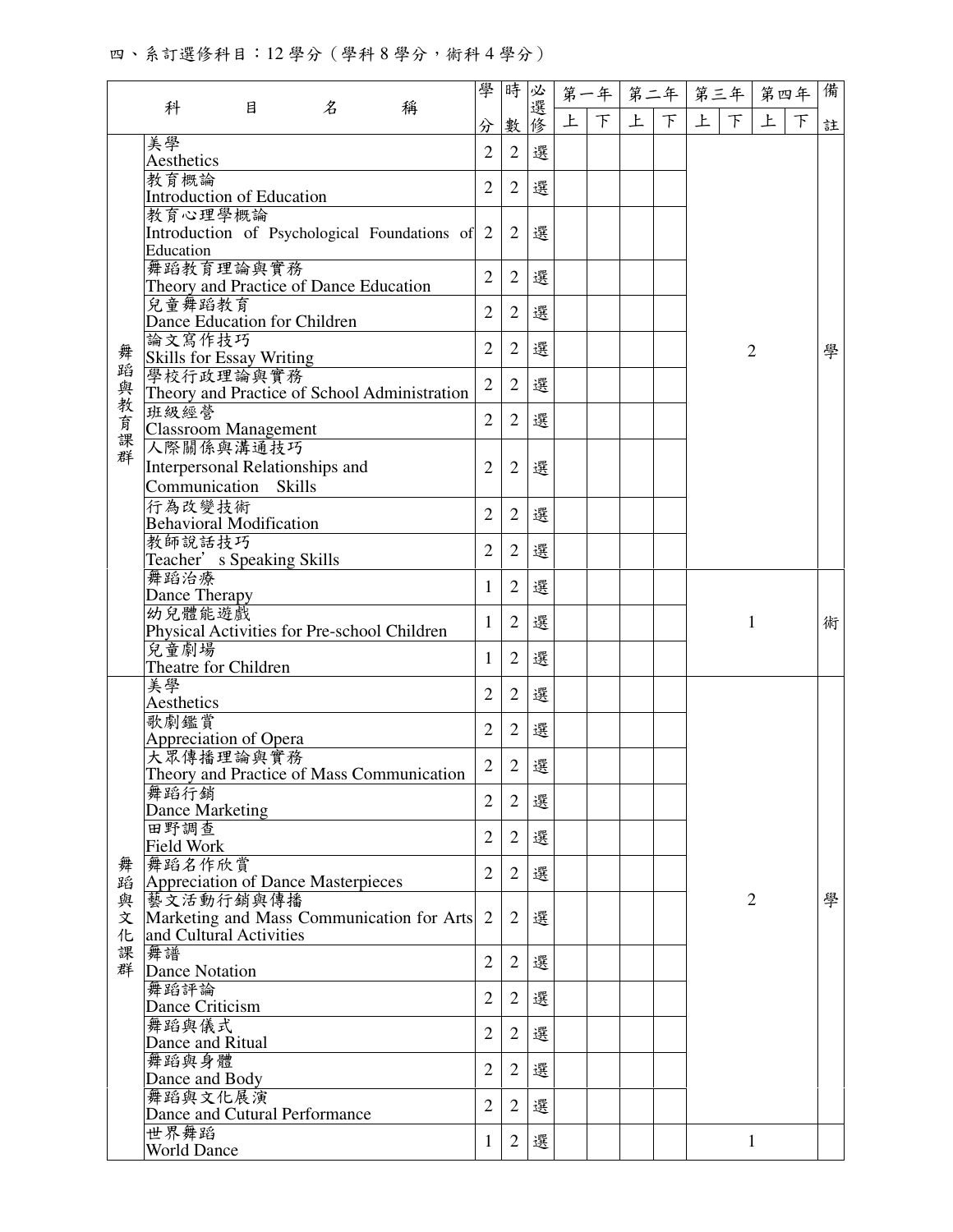| 選<br>$\overline{2}$<br>$\mathbf{2}$<br>Aesthetics<br>學<br>$\overline{2}$<br>舞蹈治療<br>$\overline{2}$<br>選<br>$\mathbf{2}$<br>Dance Therapy<br>踢踏舞(一)<br>選<br>$\overline{2}$<br>1<br>Tap Dance(I)<br>踢踏舞(二)<br>選<br>$\overline{2}$<br>1<br>Tap Dance(II)<br>爵士舞蹈(一)<br>選<br>$\overline{2}$<br>1<br>Jazz Dance(I)<br>爵士舞蹈(二)<br>選<br>$\overline{2}$<br>1<br>Jazz Dance(II)<br>運動舞蹈(一)<br>選<br>$\overline{2}$<br>1<br>Ballroom Dance(I)<br>運動舞蹈(二)<br>選<br>$\mathbf{2}$<br>1<br>創作與表演課群<br>Ballroom Dance(II)<br>世界舞蹈(一)<br>選<br>$\overline{2}$<br>1<br>World Dance(I)<br>世界舞蹈(二)<br>選<br>$\overline{2}$<br>1<br>World Dance(II)<br>1<br>術<br>雙人舞<br>選<br>$\overline{2}$<br>1<br>Partnering Ballet Technique<br>名作實習<br>選<br>$\overline{2}$<br>1<br><b>Dance Repertory</b><br>電腦編舞<br>選<br>$\mathbf{2}$<br>1<br><b>Computerized Dance Choreography</b><br>舞蹈音樂製作<br>選<br>$\overline{2}$<br>1<br>Dance Music Production<br>舞蹈服裝設計<br>選<br>$\overline{2}$<br>1<br>Dance Costume Design<br>肢體開發<br>選<br>$\overline{2}$<br>1 |                         |  |  |  |  |   |
|---------------------------------------------------------------------------------------------------------------------------------------------------------------------------------------------------------------------------------------------------------------------------------------------------------------------------------------------------------------------------------------------------------------------------------------------------------------------------------------------------------------------------------------------------------------------------------------------------------------------------------------------------------------------------------------------------------------------------------------------------------------------------------------------------------------------------------------------------------------------------------------------------------------------------------------------------------------------------------------------------------------------|-------------------------|--|--|--|--|---|
|                                                                                                                                                                                                                                                                                                                                                                                                                                                                                                                                                                                                                                                                                                                                                                                                                                                                                                                                                                                                                     | 美學                      |  |  |  |  |   |
|                                                                                                                                                                                                                                                                                                                                                                                                                                                                                                                                                                                                                                                                                                                                                                                                                                                                                                                                                                                                                     |                         |  |  |  |  |   |
|                                                                                                                                                                                                                                                                                                                                                                                                                                                                                                                                                                                                                                                                                                                                                                                                                                                                                                                                                                                                                     |                         |  |  |  |  |   |
|                                                                                                                                                                                                                                                                                                                                                                                                                                                                                                                                                                                                                                                                                                                                                                                                                                                                                                                                                                                                                     |                         |  |  |  |  |   |
|                                                                                                                                                                                                                                                                                                                                                                                                                                                                                                                                                                                                                                                                                                                                                                                                                                                                                                                                                                                                                     |                         |  |  |  |  |   |
|                                                                                                                                                                                                                                                                                                                                                                                                                                                                                                                                                                                                                                                                                                                                                                                                                                                                                                                                                                                                                     |                         |  |  |  |  |   |
|                                                                                                                                                                                                                                                                                                                                                                                                                                                                                                                                                                                                                                                                                                                                                                                                                                                                                                                                                                                                                     |                         |  |  |  |  |   |
|                                                                                                                                                                                                                                                                                                                                                                                                                                                                                                                                                                                                                                                                                                                                                                                                                                                                                                                                                                                                                     |                         |  |  |  |  |   |
|                                                                                                                                                                                                                                                                                                                                                                                                                                                                                                                                                                                                                                                                                                                                                                                                                                                                                                                                                                                                                     |                         |  |  |  |  |   |
|                                                                                                                                                                                                                                                                                                                                                                                                                                                                                                                                                                                                                                                                                                                                                                                                                                                                                                                                                                                                                     |                         |  |  |  |  |   |
|                                                                                                                                                                                                                                                                                                                                                                                                                                                                                                                                                                                                                                                                                                                                                                                                                                                                                                                                                                                                                     |                         |  |  |  |  |   |
|                                                                                                                                                                                                                                                                                                                                                                                                                                                                                                                                                                                                                                                                                                                                                                                                                                                                                                                                                                                                                     |                         |  |  |  |  |   |
|                                                                                                                                                                                                                                                                                                                                                                                                                                                                                                                                                                                                                                                                                                                                                                                                                                                                                                                                                                                                                     |                         |  |  |  |  |   |
|                                                                                                                                                                                                                                                                                                                                                                                                                                                                                                                                                                                                                                                                                                                                                                                                                                                                                                                                                                                                                     |                         |  |  |  |  |   |
|                                                                                                                                                                                                                                                                                                                                                                                                                                                                                                                                                                                                                                                                                                                                                                                                                                                                                                                                                                                                                     |                         |  |  |  |  |   |
|                                                                                                                                                                                                                                                                                                                                                                                                                                                                                                                                                                                                                                                                                                                                                                                                                                                                                                                                                                                                                     |                         |  |  |  |  |   |
|                                                                                                                                                                                                                                                                                                                                                                                                                                                                                                                                                                                                                                                                                                                                                                                                                                                                                                                                                                                                                     |                         |  |  |  |  |   |
|                                                                                                                                                                                                                                                                                                                                                                                                                                                                                                                                                                                                                                                                                                                                                                                                                                                                                                                                                                                                                     |                         |  |  |  |  |   |
|                                                                                                                                                                                                                                                                                                                                                                                                                                                                                                                                                                                                                                                                                                                                                                                                                                                                                                                                                                                                                     |                         |  |  |  |  |   |
|                                                                                                                                                                                                                                                                                                                                                                                                                                                                                                                                                                                                                                                                                                                                                                                                                                                                                                                                                                                                                     |                         |  |  |  |  |   |
|                                                                                                                                                                                                                                                                                                                                                                                                                                                                                                                                                                                                                                                                                                                                                                                                                                                                                                                                                                                                                     |                         |  |  |  |  |   |
|                                                                                                                                                                                                                                                                                                                                                                                                                                                                                                                                                                                                                                                                                                                                                                                                                                                                                                                                                                                                                     |                         |  |  |  |  |   |
|                                                                                                                                                                                                                                                                                                                                                                                                                                                                                                                                                                                                                                                                                                                                                                                                                                                                                                                                                                                                                     |                         |  |  |  |  |   |
|                                                                                                                                                                                                                                                                                                                                                                                                                                                                                                                                                                                                                                                                                                                                                                                                                                                                                                                                                                                                                     |                         |  |  |  |  |   |
|                                                                                                                                                                                                                                                                                                                                                                                                                                                                                                                                                                                                                                                                                                                                                                                                                                                                                                                                                                                                                     |                         |  |  |  |  |   |
|                                                                                                                                                                                                                                                                                                                                                                                                                                                                                                                                                                                                                                                                                                                                                                                                                                                                                                                                                                                                                     |                         |  |  |  |  |   |
|                                                                                                                                                                                                                                                                                                                                                                                                                                                                                                                                                                                                                                                                                                                                                                                                                                                                                                                                                                                                                     |                         |  |  |  |  |   |
|                                                                                                                                                                                                                                                                                                                                                                                                                                                                                                                                                                                                                                                                                                                                                                                                                                                                                                                                                                                                                     |                         |  |  |  |  |   |
|                                                                                                                                                                                                                                                                                                                                                                                                                                                                                                                                                                                                                                                                                                                                                                                                                                                                                                                                                                                                                     |                         |  |  |  |  |   |
|                                                                                                                                                                                                                                                                                                                                                                                                                                                                                                                                                                                                                                                                                                                                                                                                                                                                                                                                                                                                                     |                         |  |  |  |  |   |
|                                                                                                                                                                                                                                                                                                                                                                                                                                                                                                                                                                                                                                                                                                                                                                                                                                                                                                                                                                                                                     | <b>Body Development</b> |  |  |  |  |   |
| 接觸即興<br>選<br>$\overline{2}$<br>1                                                                                                                                                                                                                                                                                                                                                                                                                                                                                                                                                                                                                                                                                                                                                                                                                                                                                                                                                                                    |                         |  |  |  |  |   |
| <b>Contact Improvisation</b>                                                                                                                                                                                                                                                                                                                                                                                                                                                                                                                                                                                                                                                                                                                                                                                                                                                                                                                                                                                        |                         |  |  |  |  |   |
| 表演基本訓練                                                                                                                                                                                                                                                                                                                                                                                                                                                                                                                                                                                                                                                                                                                                                                                                                                                                                                                                                                                                              |                         |  |  |  |  |   |
| 選<br>$\overline{2}$<br>1<br><b>Basic Training of Acting</b>                                                                                                                                                                                                                                                                                                                                                                                                                                                                                                                                                                                                                                                                                                                                                                                                                                                                                                                                                         |                         |  |  |  |  |   |
|                                                                                                                                                                                                                                                                                                                                                                                                                                                                                                                                                                                                                                                                                                                                                                                                                                                                                                                                                                                                                     |                         |  |  |  |  |   |
| 美學<br>選<br>$\overline{2}$<br>$\overline{2}$<br>Aesthetics                                                                                                                                                                                                                                                                                                                                                                                                                                                                                                                                                                                                                                                                                                                                                                                                                                                                                                                                                           |                         |  |  |  |  |   |
|                                                                                                                                                                                                                                                                                                                                                                                                                                                                                                                                                                                                                                                                                                                                                                                                                                                                                                                                                                                                                     |                         |  |  |  |  |   |
| 舞蹈與科技<br>選<br>$\overline{2}$<br>$\overline{2}$<br>Dance and Technology                                                                                                                                                                                                                                                                                                                                                                                                                                                                                                                                                                                                                                                                                                                                                                                                                                                                                                                                              |                         |  |  |  |  |   |
| $\overline{2}$<br>舞台燈光設計(一)                                                                                                                                                                                                                                                                                                                                                                                                                                                                                                                                                                                                                                                                                                                                                                                                                                                                                                                                                                                         |                         |  |  |  |  |   |
| 選<br>$\mathbf{2}$<br>$\overline{c}$<br>Stage and Lighting Design(I)                                                                                                                                                                                                                                                                                                                                                                                                                                                                                                                                                                                                                                                                                                                                                                                                                                                                                                                                                 |                         |  |  |  |  |   |
| 舞蹈<br>舞台燈光設計(二)                                                                                                                                                                                                                                                                                                                                                                                                                                                                                                                                                                                                                                                                                                                                                                                                                                                                                                                                                                                                     |                         |  |  |  |  | 學 |
| $\overline{2}$<br>選<br>$\overline{2}$<br>Stage and Lighting Design(II)                                                                                                                                                                                                                                                                                                                                                                                                                                                                                                                                                                                                                                                                                                                                                                                                                                                                                                                                              |                         |  |  |  |  |   |
| 與科技課群<br>多媒體製作                                                                                                                                                                                                                                                                                                                                                                                                                                                                                                                                                                                                                                                                                                                                                                                                                                                                                                                                                                                                      |                         |  |  |  |  |   |
| 選<br>$\overline{2}$<br>$\overline{2}$<br>Multi-media Production                                                                                                                                                                                                                                                                                                                                                                                                                                                                                                                                                                                                                                                                                                                                                                                                                                                                                                                                                     |                         |  |  |  |  |   |
| 舞蹈治療                                                                                                                                                                                                                                                                                                                                                                                                                                                                                                                                                                                                                                                                                                                                                                                                                                                                                                                                                                                                                |                         |  |  |  |  |   |
| $\overline{2}$<br>選<br>$\overline{2}$<br>Dance Therapy                                                                                                                                                                                                                                                                                                                                                                                                                                                                                                                                                                                                                                                                                                                                                                                                                                                                                                                                                              |                         |  |  |  |  |   |
| 劇場管理與實務(一)                                                                                                                                                                                                                                                                                                                                                                                                                                                                                                                                                                                                                                                                                                                                                                                                                                                                                                                                                                                                          |                         |  |  |  |  |   |
| 選<br>$\overline{2}$<br>1<br>Theater Management and Practice(I)<br>$\mathbf{1}$                                                                                                                                                                                                                                                                                                                                                                                                                                                                                                                                                                                                                                                                                                                                                                                                                                                                                                                                      |                         |  |  |  |  |   |
| 劇場管理與實務(二)                                                                                                                                                                                                                                                                                                                                                                                                                                                                                                                                                                                                                                                                                                                                                                                                                                                                                                                                                                                                          |                         |  |  |  |  |   |
| 選<br>$\overline{2}$<br>1<br>Theater Management and Practice(II)                                                                                                                                                                                                                                                                                                                                                                                                                                                                                                                                                                                                                                                                                                                                                                                                                                                                                                                                                     |                         |  |  |  |  | 術 |
| 舞台攝影                                                                                                                                                                                                                                                                                                                                                                                                                                                                                                                                                                                                                                                                                                                                                                                                                                                                                                                                                                                                                |                         |  |  |  |  |   |
| 選<br>$\overline{2}$<br>$\mathbf{1}$<br><b>Stage Photography</b>                                                                                                                                                                                                                                                                                                                                                                                                                                                                                                                                                                                                                                                                                                                                                                                                                                                                                                                                                     |                         |  |  |  |  |   |